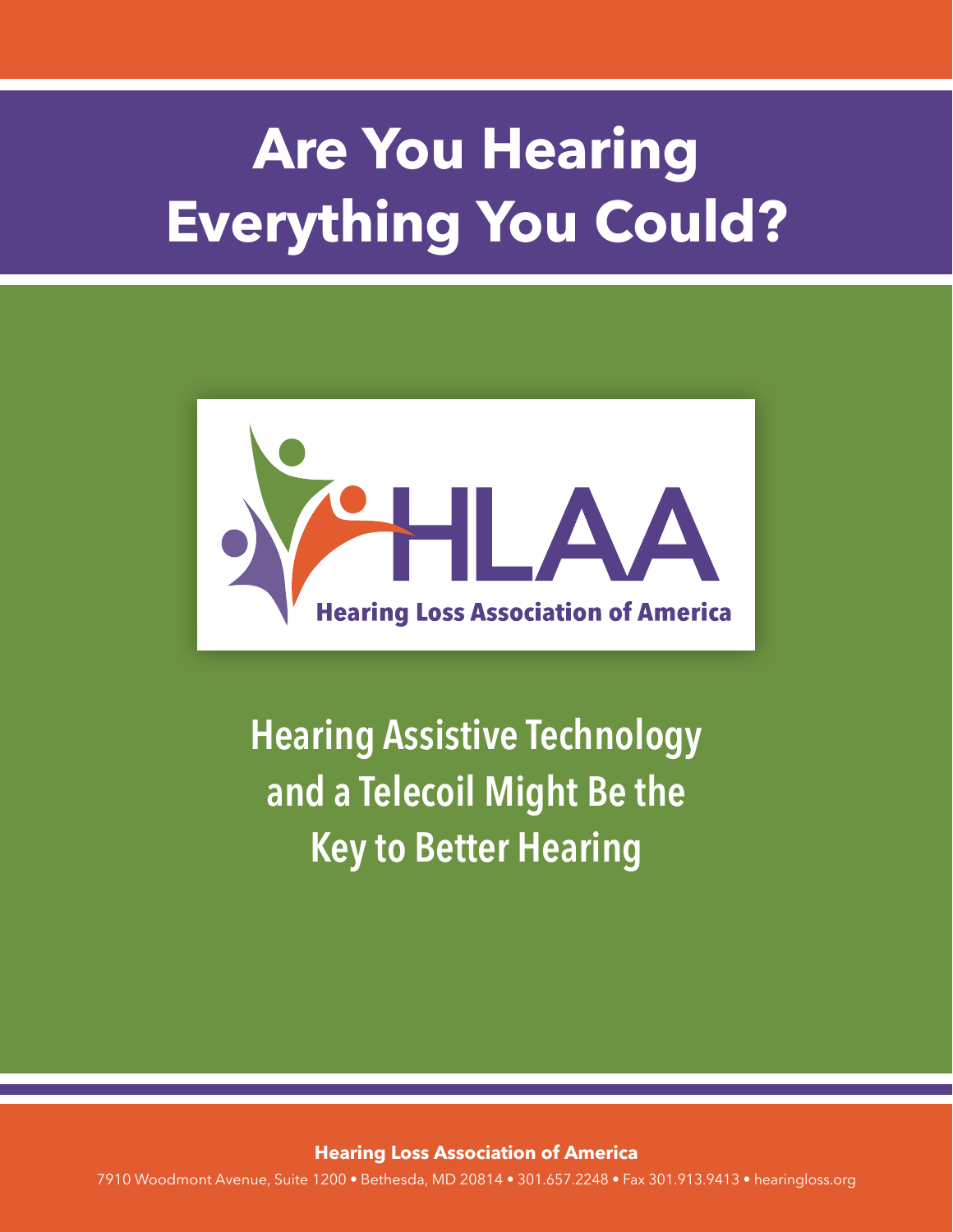

*Hearing assistive technology (HAT) can dramatically improve the lives of people with hearing loss. HAT, also referred to as an assistive listening system (ALS) or assistive listening device (ALD), bridges the gap between you and the sound source by eliminating the effects of distance, background noise, and reverberation. They can bypass challenging acoustics by sending sound directly to the person's ears.* 

### **Hear Better in Public Places**

HAT bridges the gap between you and the sound source by eliminating the effects of distance, background noise and reverberation. An ALS is the gateway through which people with hearing loss access sound from a public address system. But in order to easily connect to a sound source or ALS it is imperative that your hearing aid, cochlear implant or streamer be equipped with a telecoil.

# **Ask Your Hearing Care Provider About Telecoils**

Telecoils expand the usefulness of hearing aids and cochlear implants, especially in environments where it is typically challenging to hear clearly. A telecoil (or t-coil), is a small copper wire that is available on most hearing aids, all cochlear implant processors, and some audio streamers. T-coils are an essential component for anyone wishing to easily and directly access an assistive listening system or use an ALD. (Note: an assistive listening system is usually for many people whereas an assistive listening device is one-to-one.)

Hearing devices with a telecoil can have a dramatic impact on your ability to hear clearly on the telephone, in meetings, when attending a lecture, in a place of worship, at the theater, in a noisy restaurant, while navigating airports, bus and train stations, and in other challenging environments. When telecoils are used together with any type of hearing assistive technology it can make a noticeable difference in your life. It allows sound to be transmitted directly from the source to your hearing device, eliminating most of the background noise.

Most hearing aid models—more than 70 percent either come with a telecoil or offer it as an option (all cochlear implant processors made today have a telecoil). However, make sure to ask your hearing care provider to confirm that the hearing device you are purchasing has a telecoil and that it is programmed and activated.

# **No Hearing Aid or Telecoil? No Problem!**

People who do not wear hearing aids or whose hearing aids do not have a telecoil can still use assistive listening systems with a receiver and headphones. You can also use a telecoil-equipped personal amplifier or special telecoilequipped earbuds and a smartphone.

In addition, the Americans with Disabilities Act (ADA) requires that state and local governments, along with businesses and nonprofit organizations that serve the public, provide equally effective communication access for people with communication disabilities as those without a disability. All assistive listening sytems are required to be accessible by people with hearing aids, with hearing aids but no telecoil, and without hearing aids. Hearing loops, FM and IR systems all meet this mandate.



*Williams Sound, LLC's Pocketalker (above) and OTOjOY's LoopBuds (below) are examples of assistive listening devices that can help reduce background noise in louder environments.*



If you struggle to hear but don't yet have a hearing aid or cochlear implant, an assistive listening system can still help.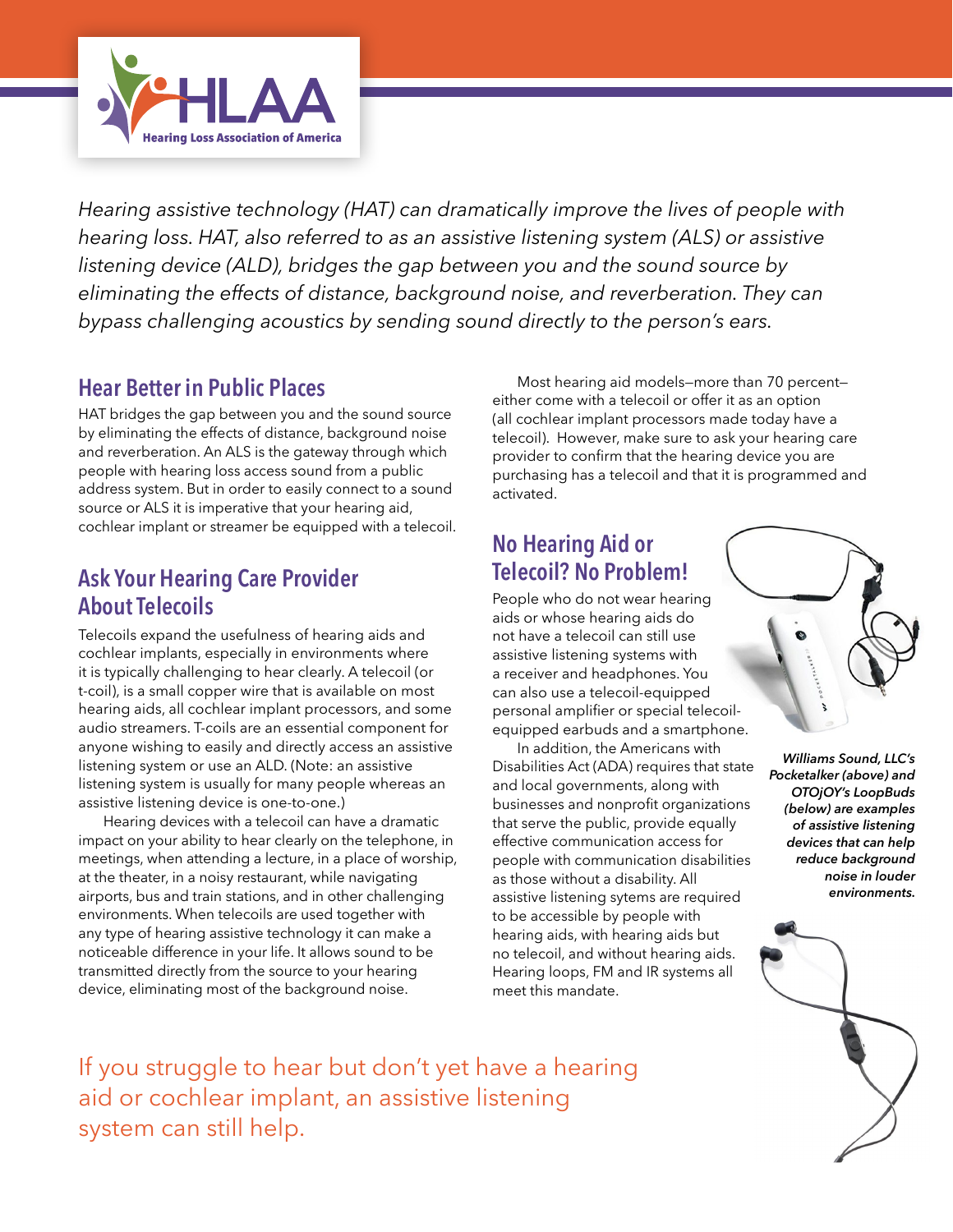### **Assistive Listening Systems**

**Hearing loops***,* or induction loops, consist of a copper wire placed around a room which is connected to a public address or sound system. An electromagnetic field is created that connects to a telecoil in hearing aids, cochlear implants or a telecoil-enabled device such as a streamer or LoopBuds.



Loops are the most userfriendly of the assistive listening options and the first choice for many users. Hearing loops are simple, discreet and effective. By simply switching the device to the telecoil program the user receives sound directly.

*This universal symbol lets you know there is a hearing loop installed in the room or venue.*

People who do not have hearing aids or who do not have access to telecoils in their hearing aids or streamer need to use a hearing loop receiver and headphones to connect to the system.

**Infrared (IR) systems** work like a TV remote control. A transmitter sends speech or music from a public address or sound system to an IR receiver using invisible infrared light waves. This technology is line of sight and cannot be used outdoors during the daytime as daylight will interfere with the signal. Because IR signals are sent and received in a straight line, users are encouraged to sit as centrally as possible; those sitting in balconies or other areas with a poor line of sight might experience interference or receive no sound signal at all.

Anyone who uses an IR system needs a receiver and either headphones or a neckloop. For those who have telecoils in their hearing aids and cochlear implants, neckloops eliminate the need for headphones.

**FM or RF (radio frequency)** assistive listening systems use a low-power FM frequency radio signal to wirelessly transmit sound from the source to a receiver. An advantage of this system over an infrared system is that it is not affected by direct sunlight. FM systems are frequently used by students with hearing loss in the classroom.

Everyone using the FM system needs a receiver and either a neckloop or headphones. For those who have telecoil-equipped hearing aids and cochlear implants, neckloops eliminate the need for headphones.

#### **What Is an Assistive Listening Device?**

An assistive listening device (ALD) expands the functionality of hearing aids and cochlear implants by helping separate the sounds you want to hear from background noise, and by enabling you to hear when the speaker is more than a few feet away.

A wireless ALD consists of a transmitter, receiver and microphone. A person can connect to the receiver via a neckloop, headphone or earbuds.

The speaker uses the microphone to transmit sound to the person, thus reducing the degrading effects of noise and distance on speech intelligibility. An example of how you might use an ALD is communicating with your child at a large family gathering. The child speaks into the microphone and the sound is transmitted to your hearing device reducing competing noise so you can understand them more clearly.

#### **Using Bluetooth with Your Hearing Device**

Bluetooth is a relatively short-range wireless technology frequently used to connect cellphones, televisions, computers, tablets and, more recently, hearing aids and cochlear implants. Bluetooth technology in hearing devices is proprietary, that is, designed for a specific brand and/or model of the device. While this technology is evolving, it is still generally not suited for long-range transmission in a large venue such as an auditorium or theater.

#### **What Can I Do to Hear Better in Noise?**

People with hearing loss typically find it challenging to hear in environments with background noise. One of the simplest ways to help hear better in these situations is to use a personal amplifier. A personal amplifier is a single unit with jacks for a microphone and a listening attachment and which also includes volume control. These devices help reduce the effects of background noise when you are close to the speaker, such as in a car or restaurant.

There are also ways to hear better in noise when the speaker is more than a few feet away. FM, IR, and hearing loop systems transmit sound over longer distances, such as a student hearing a teacher who is speaking from the front of the classroom. All of these systems can be scaled for use in both smaller and larger environments (e.g., homes and auditoriums).